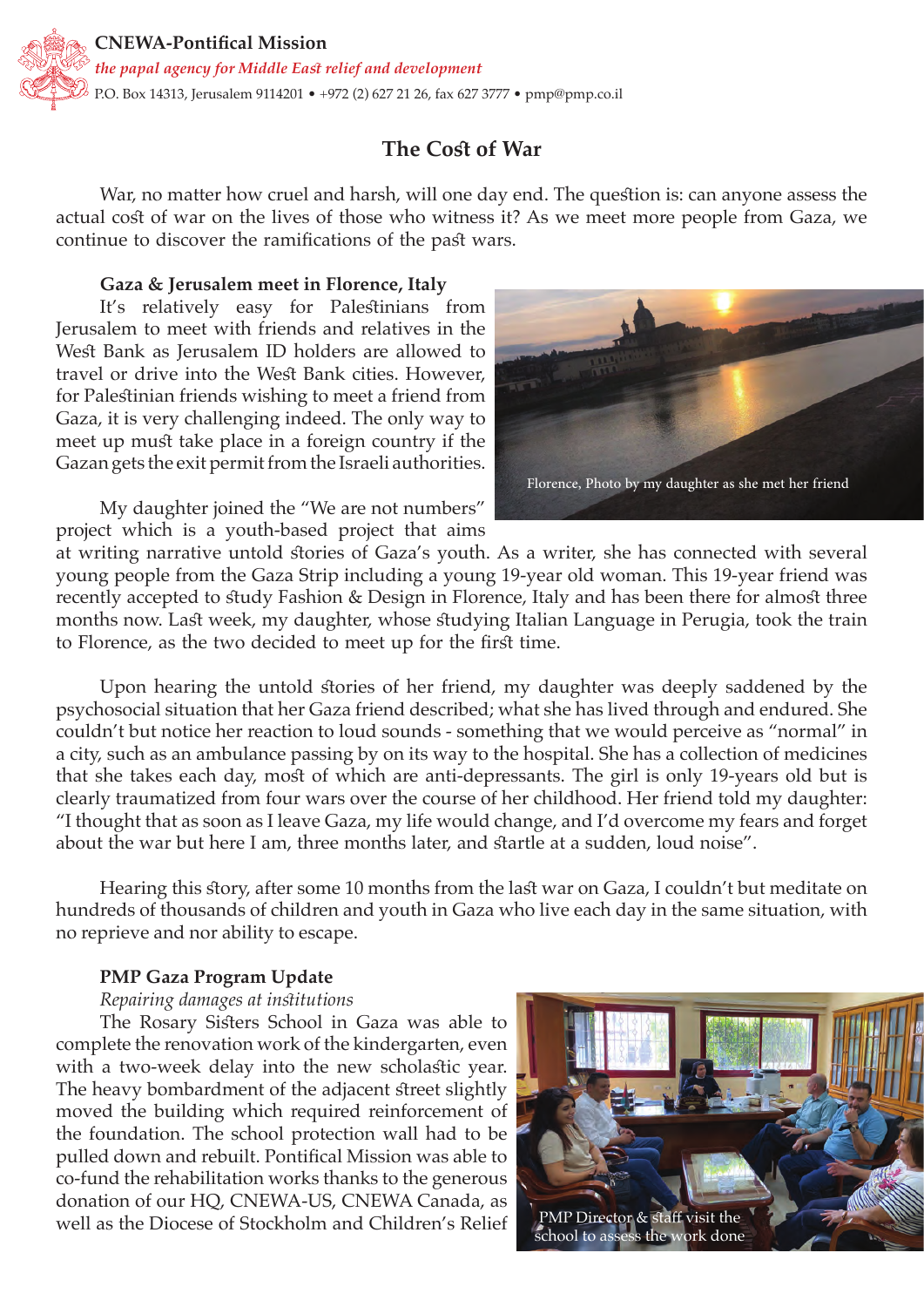## Bethlehem.

The YMCA in Gaza received its share of damages to the building as well as the solar panel system (which was recently installed by PMP with funding from Misereor), and the playgrounds. Thanks to the generous donation from Embrace the Middle East and Children's Relief Bethlehem, restoration and rehabilitation work to the damaged infrastructure was completed during the year, as well as rehabilitation of the entrance to the YMCA. In particular, a generous grant from Embrace the Middle East and Children's Relief Bethlehem,

enabled the YMCA to rehabilitate the football playground, which can now provide both male and female teams of the YMCA and clubs throughout Gaza with a safe space to play, which in turn will provide an income for the YMCA.

It was a pleasure to visit a workshop to prepare young female leaders, as part of the scout and leadership program. The program, funded by Kindermissionswerk & Embrace the Middle East, was put on hold for over a year due to the COVID-19 pandemic and activities recently resumed for 20 male and female scout troops in the Gaza Strip.

#### *Seventeen Christian-based institutions in Gaza*

With the official inauguration of the Arab Orthodox Cultural Center in September 2021, the number of Christian institutions in the Gaza Strip rose to 17. All of these institutions serve around quarter of a million people in Gaza on an annual basis. The new AOCC is spacious and well equipped to host local and international events and conferences, with a gym and multi-purpose hall. PMP is currently supporting the employment of 16 youth at the AOCC with generous funding from Embrace the Middle East and hopefully Friends of the Holy Land.



Serious cracks to the walls of most of the classrooms



Reinforcing the foundations

#### **Moving forward**

Since I received a six-month permit to visit Gaza in September, I had the opportunity of visiting Gaza on a monthly basis to visit our partners, assess ongoing projects and discuss current and future needs.

#### *Malnourished and underweight children*

As a result of the extreme poverty in Gaza, chronic malnourishment and stunted growth is a chronic problem among children. With generous funding from PMK and CNEWA, the PMP was able to support NECC's malnourishment program at all three mother & child clinics (In Shija'ia, Rafah and Darraj). More funding is required to continue providing this vital service. In fact, the rate of malnourished children stands at approximately



Inauguration of the new Arab orthodox Cultural Center